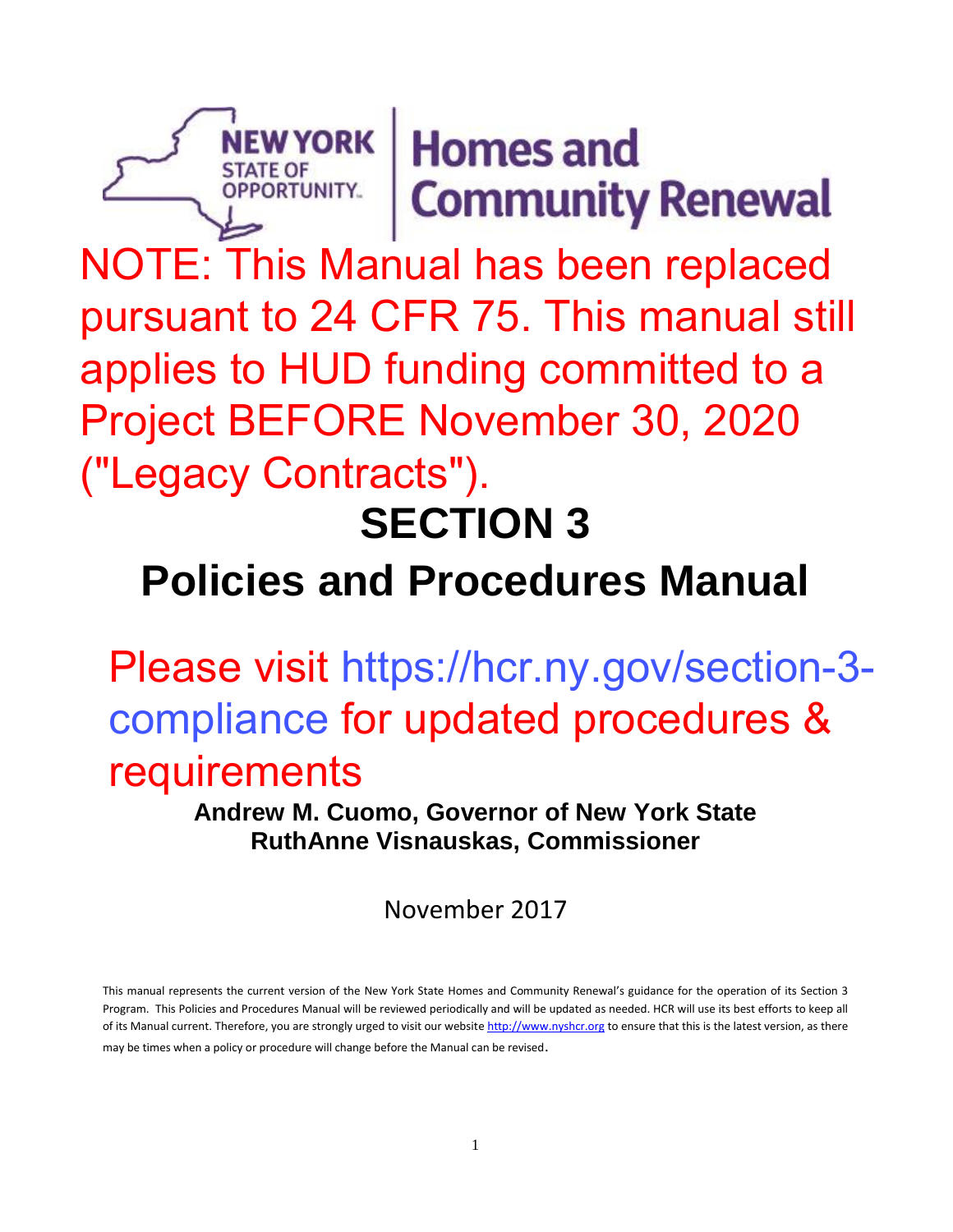# **TABLE OF CONTENTS**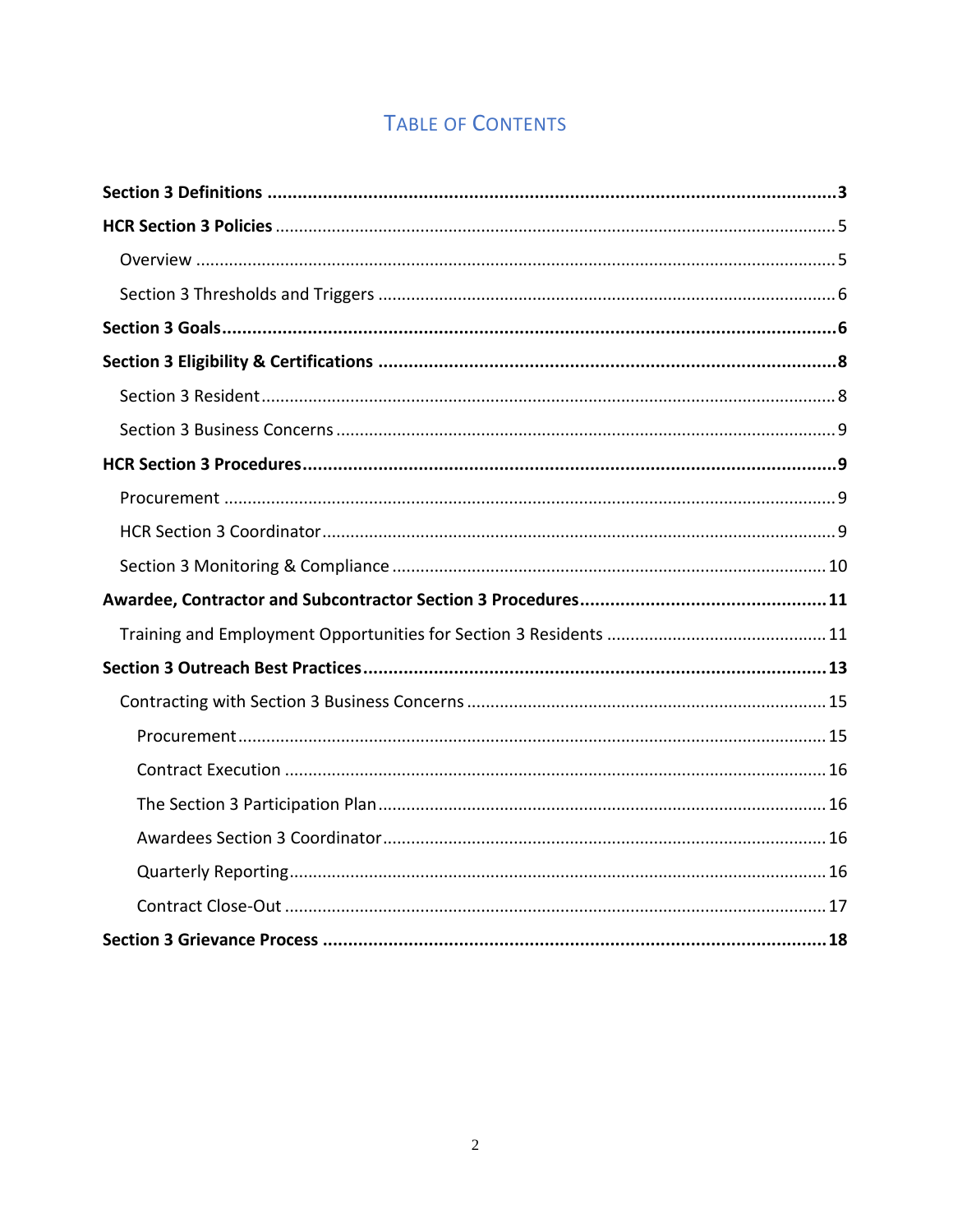# SECTION 3 DEFINITIONS

<span id="page-2-0"></span>**Awardee** - The recipient of an HCR award subject to the provisions of Section 3.

**Category 1 & 2 Residents** – In Public and Indian Housing programs, all efforts shall be directed to provide training and employment opportunities to Section 3 residents in the following order of priority:(i) Residents of the housing development or developments for which the Section 3 covered assistance is expended (category 1 residents); or (ii) Residents of other housing developments managed by the Housing Authority that is expending the Section 3 covered housing assistance (category 2 residents).

**Contractor** - Any entity which contracts to perform work generated by the expenditure of Section 3 covered assistance, or work in connection with a Section 3 covered contract.

**First Source Hiring** - First source hiring ordinances, contract clauses, and related agreements seek to provide meaningful employment opportunities to residents living within communities most directly impacted by local development projects. First source hiring initiatives seek to ensure that local residents receive a fair share of the economic benefits of public development projects.

**HUD** –United States Department of Housing and Urban Development.

**Low- Income** – Individuals and families whose incomes do not exceed 80 per cent of the median income for the area. The HUD Secretary can make adjustments for smaller and larger families, or make exceptions to the income ceilings that are either higher or lower than 80 percent of the median for the area. Local income levels can be obtained online at: [http://www.huduser.org/DATASETS/il.html.](http://www.huduser.org/DATASETS/il.html)

**New Hire** – Full-time employees for permanent, temporary or seasonal employment created as a direct result of the expenditure of Section 3 covered financial assistance.

**Section 3** - Section 3 of the Housing and Urban Development Act of 1968 as found at 12 U.S.C. 1701u.

**Section 3 Business Concern** – A Business Concern that meets the following criteria:

- 1. 51% or more owned by Section 3 resident(s); or
- 2. Whose permanent, full-time employees include persons, at least 30 percent of whom are currently Section 3 residents, or during the three years of the date of first employment with the business concern were Section 3 residents, or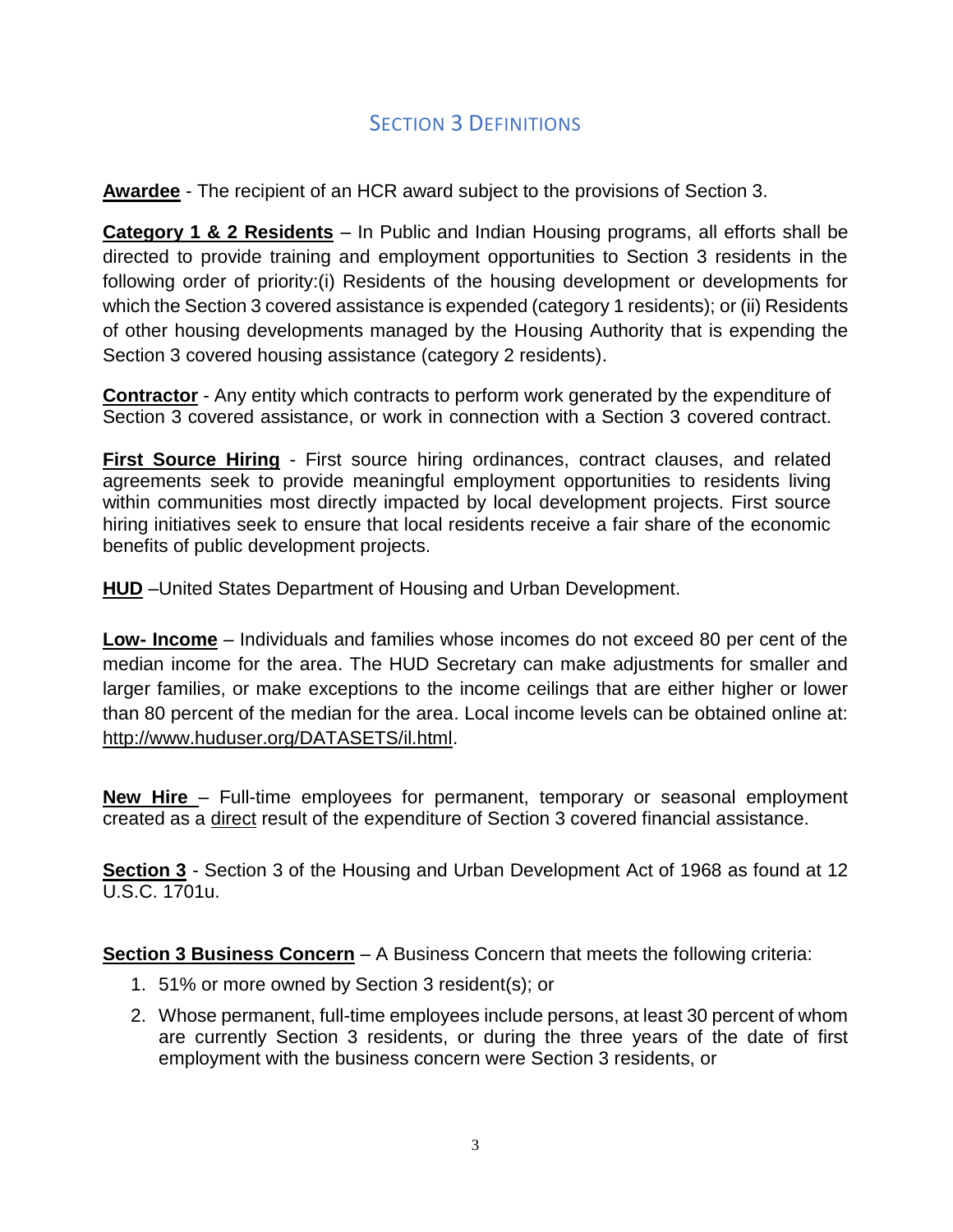3. Any Business Concern that commits to subcontract over 25% of the total dollar award of all their subcontracts to Section 3 Business Concerns that meet the qualifications set forth in (1) or (2) of this paragraph.

**Section 3 Contract Clause** – The contract provisions that bind parties to make the "greatest extent feasible" efforts to adhere to the Section 3 program as set forth in Section 24 CFR 135.38.

**Section 3 Covered Contracts** – A contract or subcontract (including a professional service contract) awarded by a recipient or contractor for work generated by the expenditure of Section 3 covered assistance, or for work arising in connection with a Section 3 covered project.

Section 3 covered contracts do not include contracts for the purchase of supplies and materials. However, whenever a contract for materials includes the installation of the materials, the contract constitutes a Section 3 covered contract.

**Section 3 Plan** – A comprehensive document that identifies the goals, objectives, and actions that will be implemented by Awardees and/or Contractors to ensure compliance with the requirements of Section 3. The plan identifies a list of strategies to be adopted for compliance with the stated employment, training and contracting goals.

**Section 3 Resident** - A public housing resident, a "low-income" individual, or a "very-low income" individual as defined herein.

**Step-Up Employment Program** – A "Step-Up" employment program is a new national program developed by HUD with the cooperation of the Department of Labor and the National Association of Housing and Redevelopment Officials (NAHRO) to provide job and job training opportunities on HUD-assisted construction to residents of public housing and other low-income people.

**Subcontractor** - Any entity which has a contract with a contractor to undertake a portion of the contractor's obligation for the performance of work generated by the expenditure of Section 3 covered assistance, or arising in connection with a Section 3 covered project.

**Very Low- Income** - Families (including single persons) whose incomes do not exceed 50 per cent of the median income for the area. The HUD Secretary can make adjustments for smaller and larger families, or may establish income ceilings that are higher or lower than 50 percent of the median for the area. Local income levels can be obtained online at: [http://www.huduser.org/DATASETS/il.html.](http://www.huduser.org/DATASETS/il.html)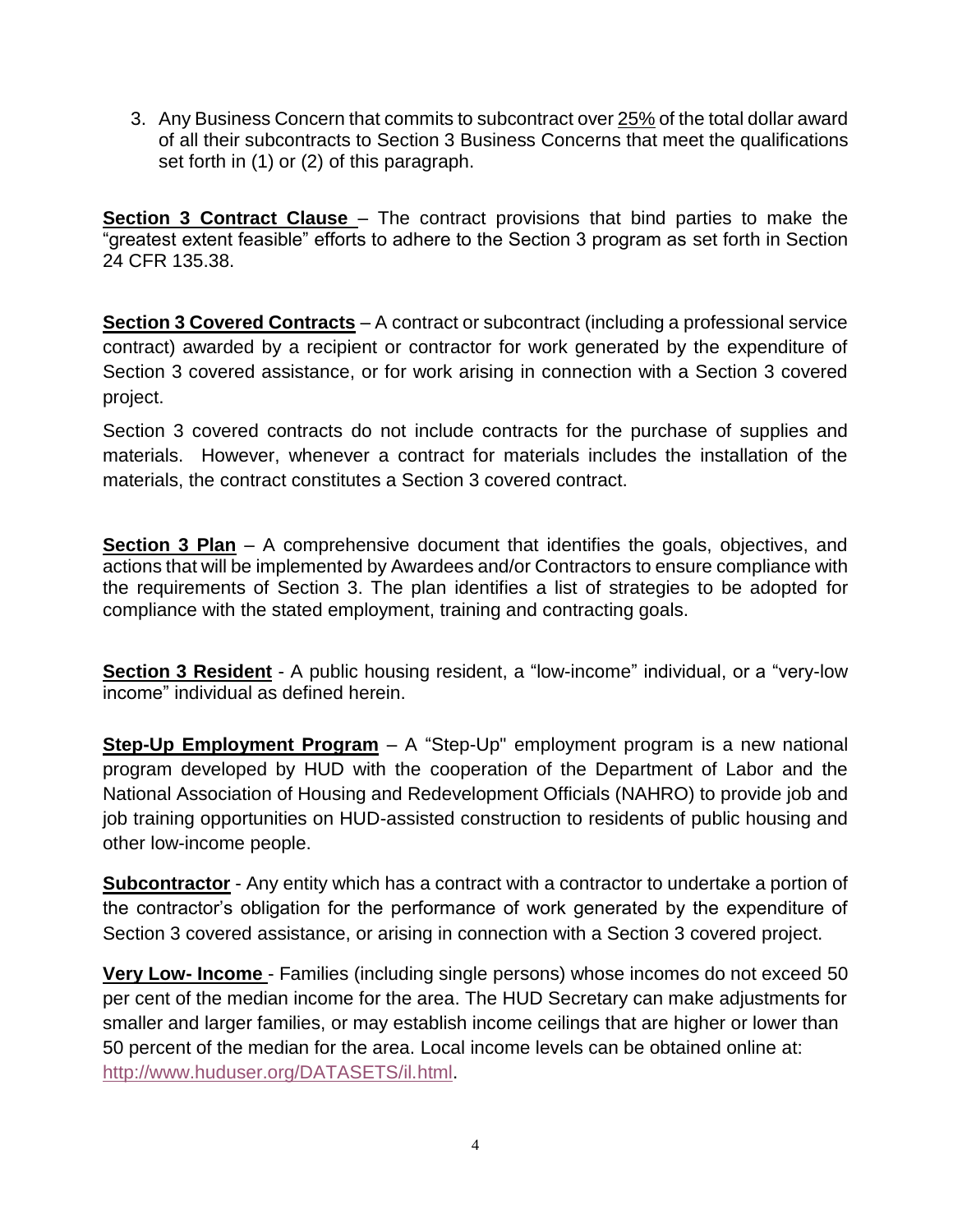# **HCR SECTION 3 POLICIES**

# <span id="page-4-1"></span><span id="page-4-0"></span>**OVERVIEW**

"Section 3" refers to a provision of the Housing and Urban Development Act of 1968.<sup>1</sup> It is a means by which the United States Department of Housing and Urban Development (HUD) fosters neighborhood economic development and individual self-sufficiency.

More specifically, the purpose of Section 3 is to ensure that employment and other economic opportunities generated by certain HUD financial assistance shall, to the greatest extent feasible, and consistent with existing Federal, State and local laws and regulations, be directed to Low- and Very Low- income persons, particularly those who are recipients of government assistance for housing, and to business concerns which provide economic opportunities to low- and very low- income persons.

#### **Section 3 is the LAW, it is not an option.**

Section 3 applies to the following HUD assistance:

(1) Public and Indian housing assistance - Training, employment, contracting and other economic opportunities arising from the expenditures of the following public and Indian housing assistance: development assistance, operating assistance, and modernization assistance.

(2) Housing and community development assistance - Training, employment, contracting and other economic opportunities arising in connection with the expenditure of housing assistance and community development assistance that is used for the following projects: housing rehabilitation (excluding routine maintenance), housing construction, and public construction.<sup>2</sup> <sup>3</sup>

Therefore, any HUD assistance deriving from the following programs may be subject to Section 3's provisions:

- Community Development Block Grants (CDBG) & Community Development Block Grants – Disaster Recovery (CDBG-DR)
- Home Investment Partnership
- Housing Opportunities for Persons with Aids (HOPWA)

 $\overline{a}$ <sup>1</sup> 12 U.S.C. 1701u. Implementing regulations can be found at 24 CFR 135 et al.

 $2$  24 CFR 135 (a) (2) (i) – (iii).

<sup>&</sup>lt;sup>3</sup> Housing and community development assistance used for acquisition, routine maintenance, operations, administrative costs, and project rental assistance contracts (PRAC) are exempt from compliance with Section 3 because these activities are not considered "construction" or "rehabilitation" activities.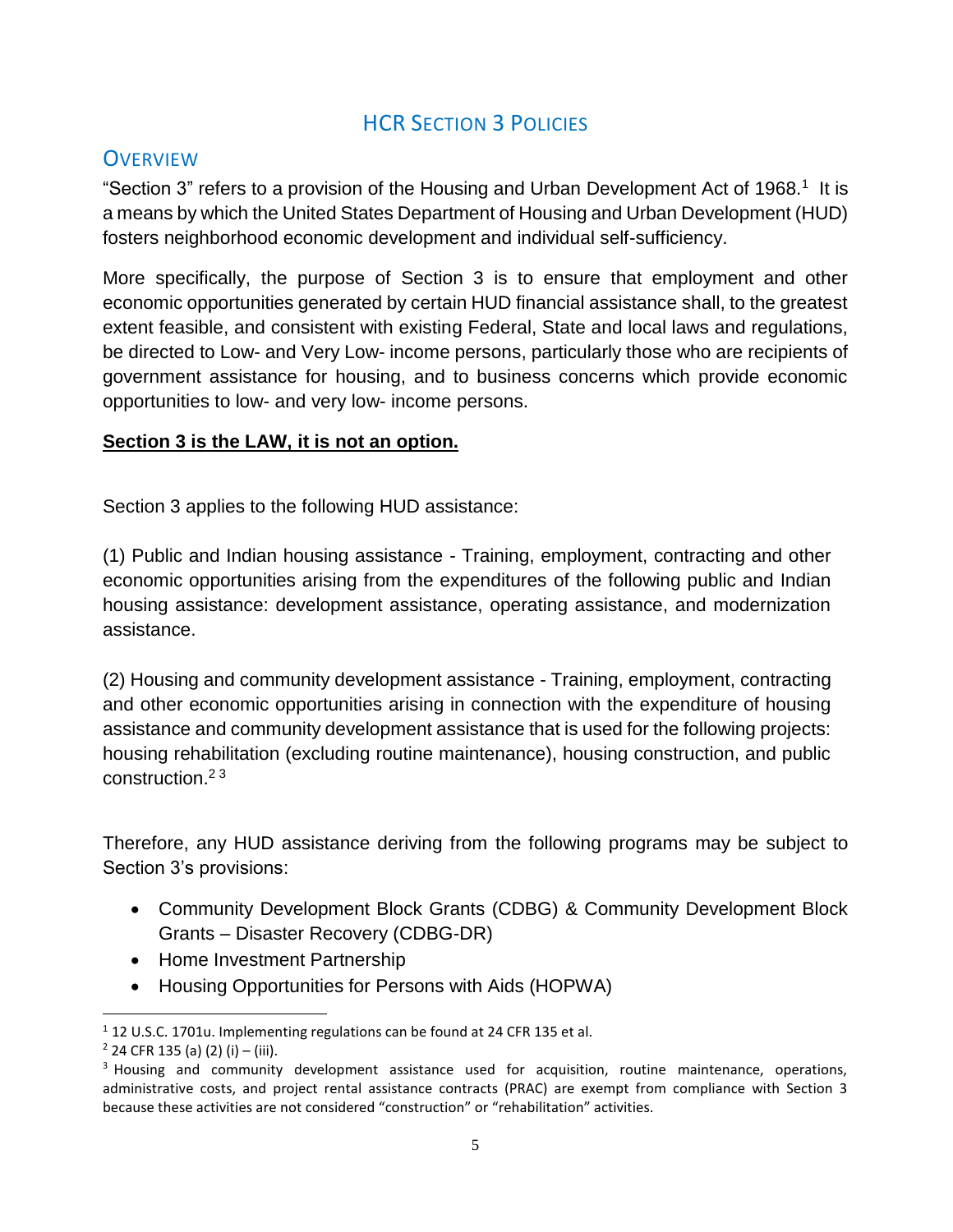- Economic Development Initiative (EDI)
- Brownfield Economic Development Initiative (BEDI)
- Emergency Shelter Grants
- Homeless Assistance
- University Partnership Grants
- Neighborhood Stimulus Program (NSP)
- Certain Grants Awarded Under HUD Notices of Funding Availability (NOFAs)
- Section 202 Supportive Housing for the Elderly
- Section 811 Supportive Housing for the Disabled

# <span id="page-5-0"></span>SECTION 3 THRESHOLDS AND TRIGGERS

The requirements of Section 3 apply to recipients of HUD funding for Section 3 covered project(s) in which the amount of the assistance is in excess of **\$200,000**. 4

Contractors and Subcontractors are also subject to Section 3's requirements when performing *any* type of activity on Section 3 covered projects for which the amount of funding is in excess of \$200,000 and the contract or subcontract exceeds **\$100,000**. 5

If a recipient receives Section 3 covered housing construction or public infrastructure or community development assistance in excess of \$200,000, but no individual contract exceeds \$100,000, Section 3 requirements will only apply to the recipient (e.g. hiring and training goals).

# <span id="page-5-1"></span>SECTION 3 GOALS

When Section 3 is triggered by the thresholds above, all parties must attempt, to the "greatest extent feasible," to meet the minimum numerical goals as follows:

- At least **30%** of all new hires must be Section 3 Residents; and
- At least **10**% of the total dollar amount of all Section 3 covered contracts for housing rehabilitation, construction, and other public construction should be awarded to eligible Section 3 Business Concerns; and,
- At least **3%** of the total dollar amount of all Section 3 covered non-construction (*e.g*., professional services) contracts should be awarded to eligible Section 3 Business Concerns.<sup>6</sup>

 $\overline{a}$ 

<sup>4</sup> See 24 CFR 135.3 (a) (3) (ii).

<sup>5</sup> 24 CFR 135.3 at 135 (3) (ii) (B).

<sup>6</sup> *Id*. at 135.30 (b) (1).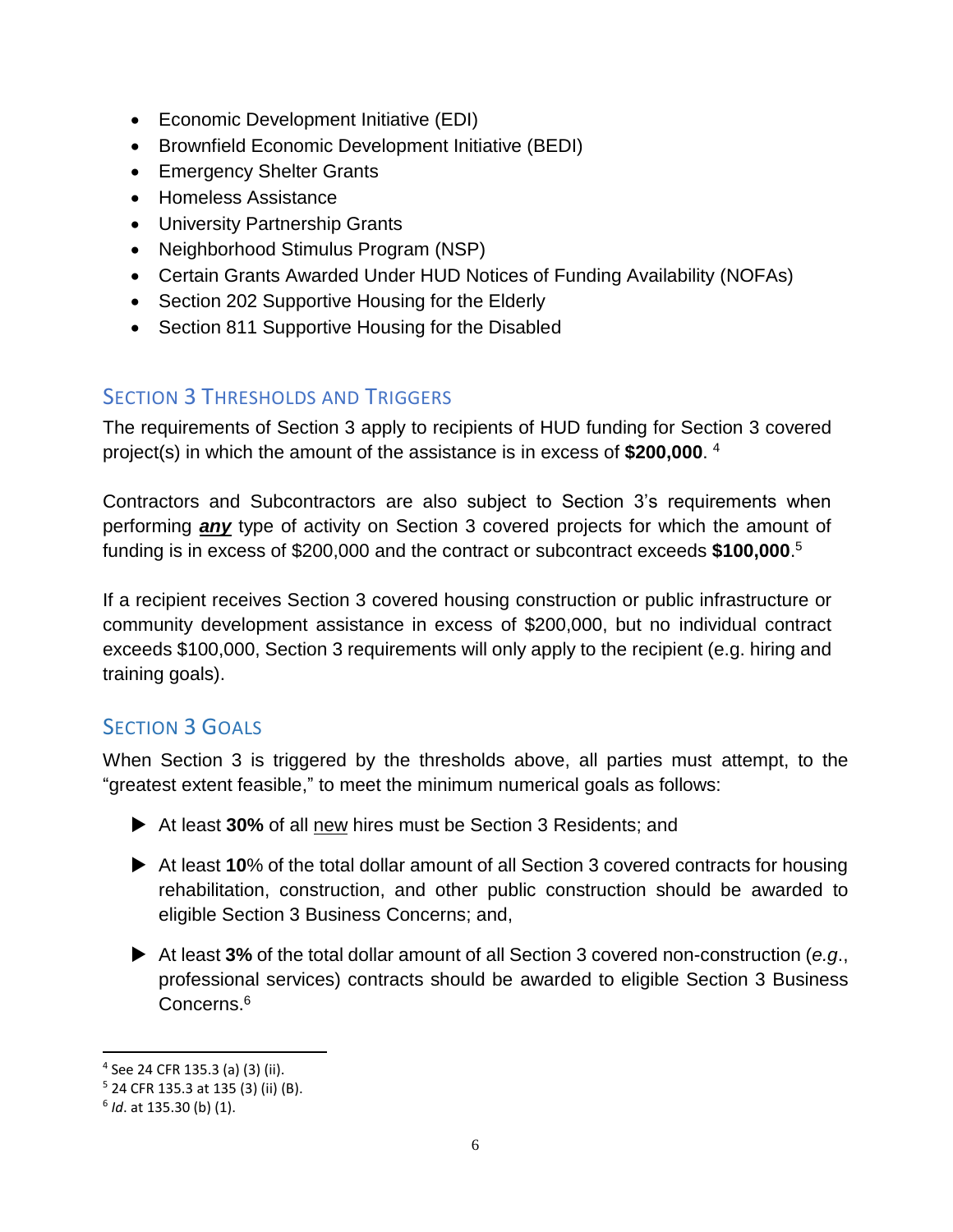#### The following "Section 3 Flowchart", as found at

[https://www.hudexchange.info/resources/documents/Section3FlowChart.pdf,](https://www.hudexchange.info/resources/documents/Section3FlowChart.pdf) is provided to guide HCR Awardees, Contractors, and Subcontractors in determining whether their projects are subject to Section 3 requirements:



**Section 3 requirements apply to the entire project or activity funded with Section 3 covered assistance,regardless of whether the Section 3 activity is fully or partially funded with Section 3 covered assistance.**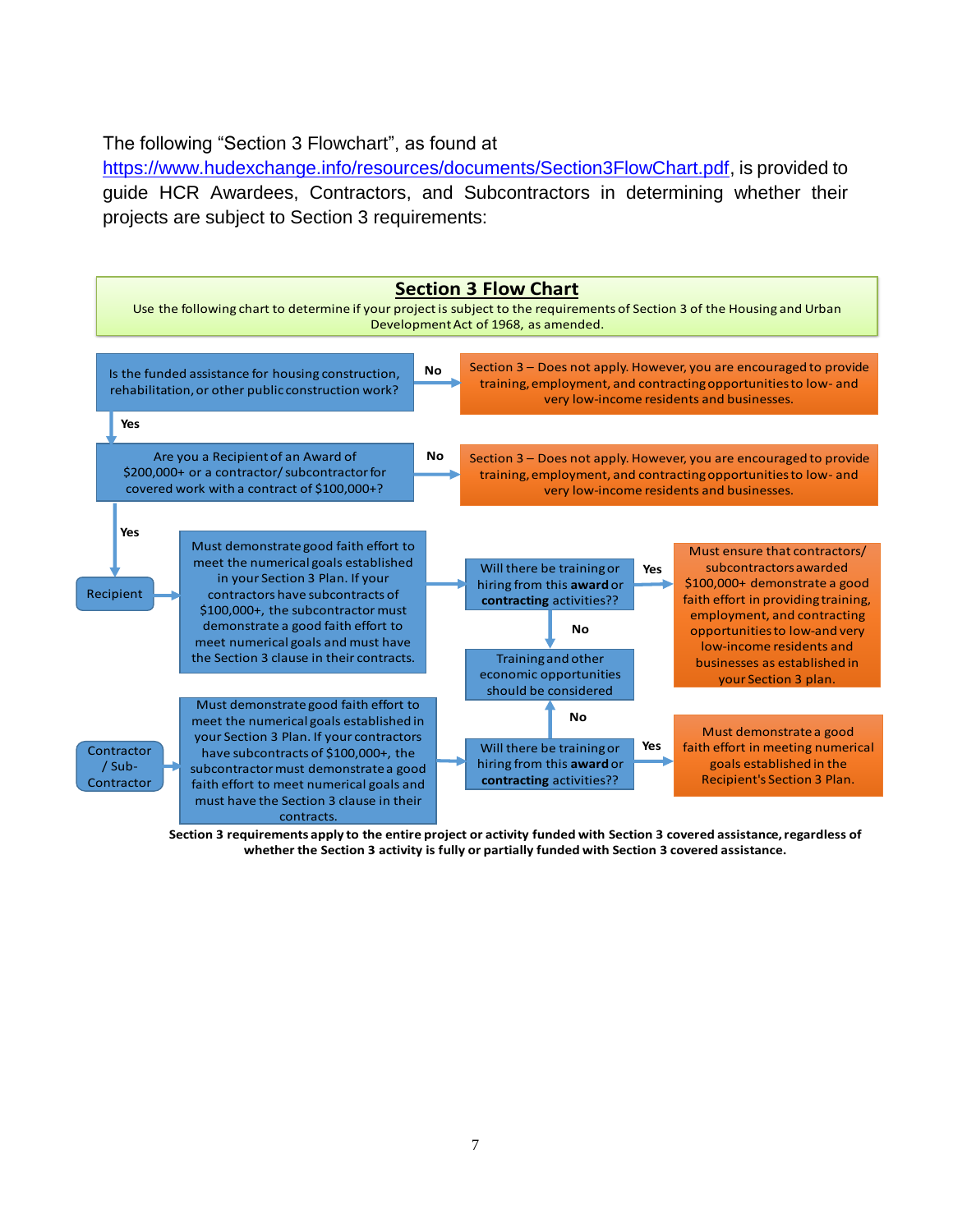As previously noted, Section 3 requirements apply to the entire project regardless of whether the project is fully or partially funded with Section 3 assistance. For example, assume Contractor X's total project cost is \$1 million. HCR awards Contractor X \$250,000 from HUD's CDBG Program. However, the remaining \$750,000 is funded from non-HUD resources. Because Contractor X accepted \$250,000 of Section 3 covered assistance, it is now responsible for meeting the minimum Section 3 employment and contract goals for the entire \$1 million allocation – not just the \$250,000 HUD grant.

# <span id="page-7-0"></span>**SECTION 3 ELIGIBILITY & CERTIFICATIONS**

Any resident or business seeking consideration for training, employment or contracting opportunities generated by Section 3 funds must be eligible for and certify that it meets the criteria of a Section 3 Resident or Section 3 Business Concern. Section 3 Business Concerns can apply for certification if they meet the criteria as defined in the HUD Section 3 portal which can be accessed at the following website url: [https://portalapps.hud.gov/Sec3BusReg/BRegistry/AmISection3.](https://portalapps.hud.gov/Sec3BusReg/BRegistry/AmISection3)

#### <span id="page-7-1"></span>SECTION 3 RESIDENT

Section 3 Residents are defined as:

1. Residents of Public and Indian Housing; or

2. Individuals that reside in the Metropolitan Area or Nonmetropolitan County in which the Section 3 covered assistance is expended and meet the criteria of low- or very low-income.<sup>7</sup> Local income levels can be obtained online at: [http://www.huduser.org/DATASETS/il.html.](http://www.huduser.org/DATASETS/il.html)

A resident who meets the eligibility requirements and seeks the Section 3 preference in training and employment opportunities shall certify, or submit evidence (if requested) to HCR, its Awardees, Contractors or Subcontractors that he or she qualifies as a Section 3 resident. 8

An example of evidence of eligibility for the preference is a receipt of public assistance, or evidence of participation in a public assistance program. A sample Section 3 Certification Form for Section 3 Residents is available at the following website url: [http://www.nyshcr.org/AboutUs/Offices/FairHousing/Sec3/Downloads/Exhibit2\(2\).pdf](http://www.nyshcr.org/AboutUs/Offices/FairHousing/Sec3/Downloads/Exhibit2(2).pdf)

 $\overline{a}$  $7$  What constitutes "Low" and "Very Low" Income is defined in the "Definition" Section above.

<sup>8</sup> *Id*. at 135.34 (b).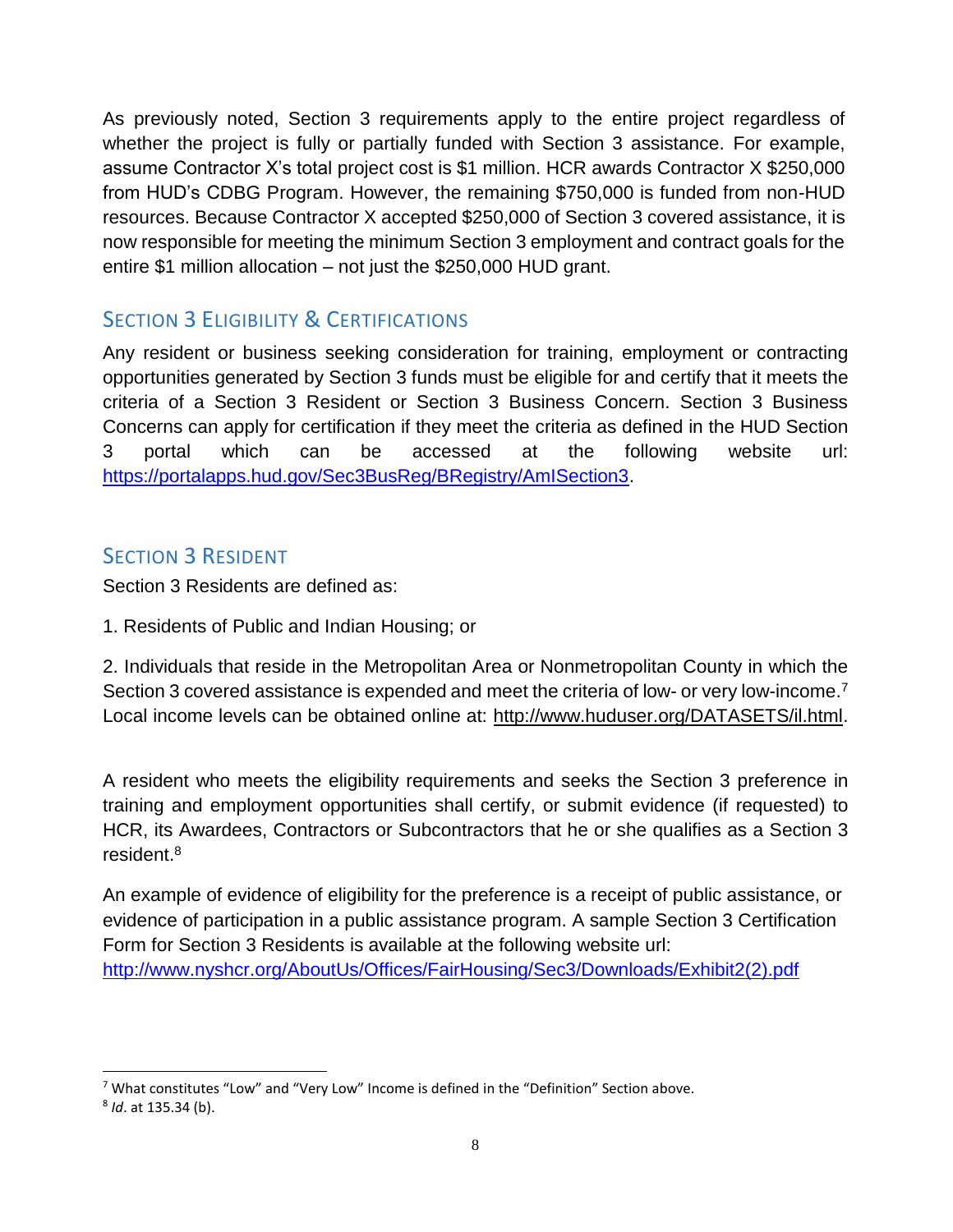# <span id="page-8-0"></span>**SECTION 3 BUSINESS CONCERNS**

Section 3 Business Concerns are one of the following:

1. Businesses that are 51 percent or more owned by Section 3 residents; or

2. Businesses whose permanent, full-time employees include persons, at least 30 percent of whom are currently Section 3 residents, or within three years of the date of first employment with the firm were Section 3 residents; or

3. Businesses that provide evidence of a commitment to subcontract in excess of 25 percent of the dollar amount of all subcontracts to be awarded to businesses that meet the qualifications described above.

Similar to Section 3 Residents, businesses that seek Section 3 preference shall certify, or submit evidence (if requested) to HCR, its Awardees, Contractors or Subcontractors verifying that they meet the definitions provided in the above.

# HCR SECTION 3 PROCEDURES

#### <span id="page-8-2"></span><span id="page-8-1"></span>PROCUREMENT

All Requests for Proposal (RFP)/Notice of Funding Availability (NOFA) issued by HCR will include general information regarding Section 3 and if applicable, the HUD Section 3 clause, and a Section 3 brochure.

# <span id="page-8-3"></span>HCR SECTION 3 COORDINATOR

The Section 3 Coordinator may be able to assist Section 3 recipients by:

- Encouraging Awardees to utilize the HUD Business Concern Registry as a means of identifying certified Section 3 Business Concerns throughout the State of New York;
- Facilitating contact with local housing authorities, social service agencies, etc. to assist Contractors, Subcontractors and Awardees with identifying Section 3 Residents;
- Raising awareness among Section 3 Residents about their eligibility for training and employment opportunities;
- Raising the awareness among Section 3 Business Concerns about their eligibility for contracting opportunities;
- Providing technical assistance to Contractors, Subcontractors and Awardees during the process of developing a Section 3 Plan;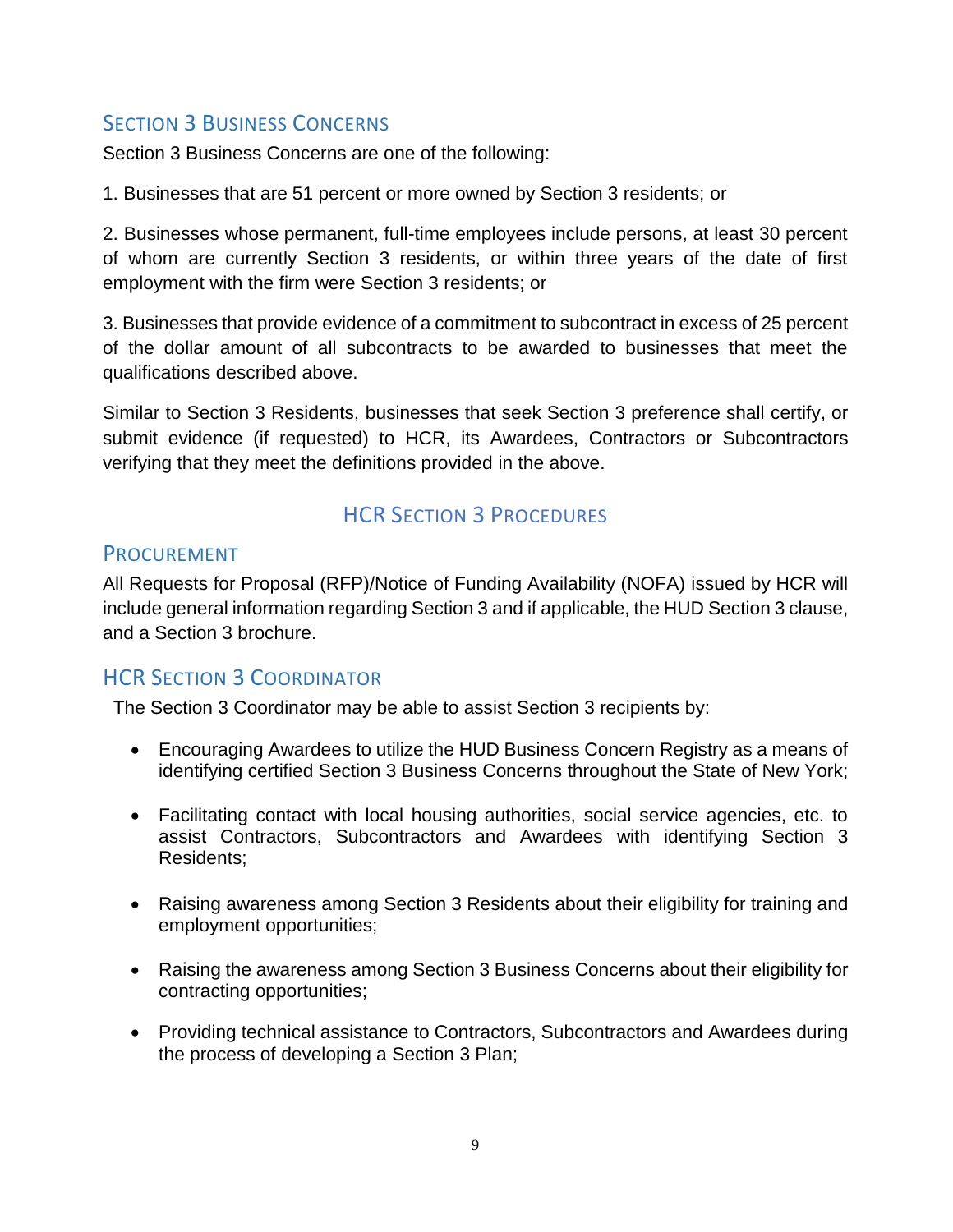- Reviewing Awardee, Contractor and Subcontractor Section 3 Plans for sufficiency;
- Overseeing the implementation of all Section 3 Plans;
- Managing education and outreach efforts in order to ensure that all parties meet their Section 3 obligations; and,
- Collecting and aggregating data to properly report HCR's progress to HUD.

The Section 3 Coordinator will review the Section 3 Plans and advise program staff upon approval of the submitted plan.

# <span id="page-9-0"></span>SECTION 3 MONITORING & COMPLIANCE

HCR maintains documentation to demonstrate compliance by the agency, Awardees, Contractors and Subcontractors with Section 3 requirements. In order to ensure compliance, HCR will periodically evaluate the activities and performance of its partners. Evaluation criteria will include:

- **•** Actual hiring, in relation to goals;
- **•** Actual contracting (in terms of numbers of contracts and contract value), in relation to goals;
- **•** Efforts to meet the Section 3 requirements;
- **•** Whether the dollar amount of the contract exceeds the threshold requirements of Section 3;
- **•** Whether the contract is likely to generate jobs or business contract opportunities; and
- **•** Whether or not complaints have been raised.

If an Awardee, Contractor and/or Subcontractor fails to meet the goals established in their Section 3 Plan, the Section 3 Coordinator will promptly send written notice of noncompliance. Parties will be given an opportunity to respond to findings or concerns identified and must take corrective action as needed.

If the non-compliant party does not cooperate with the Section 3 Coordinator, "failure to comply" proceedings may take place.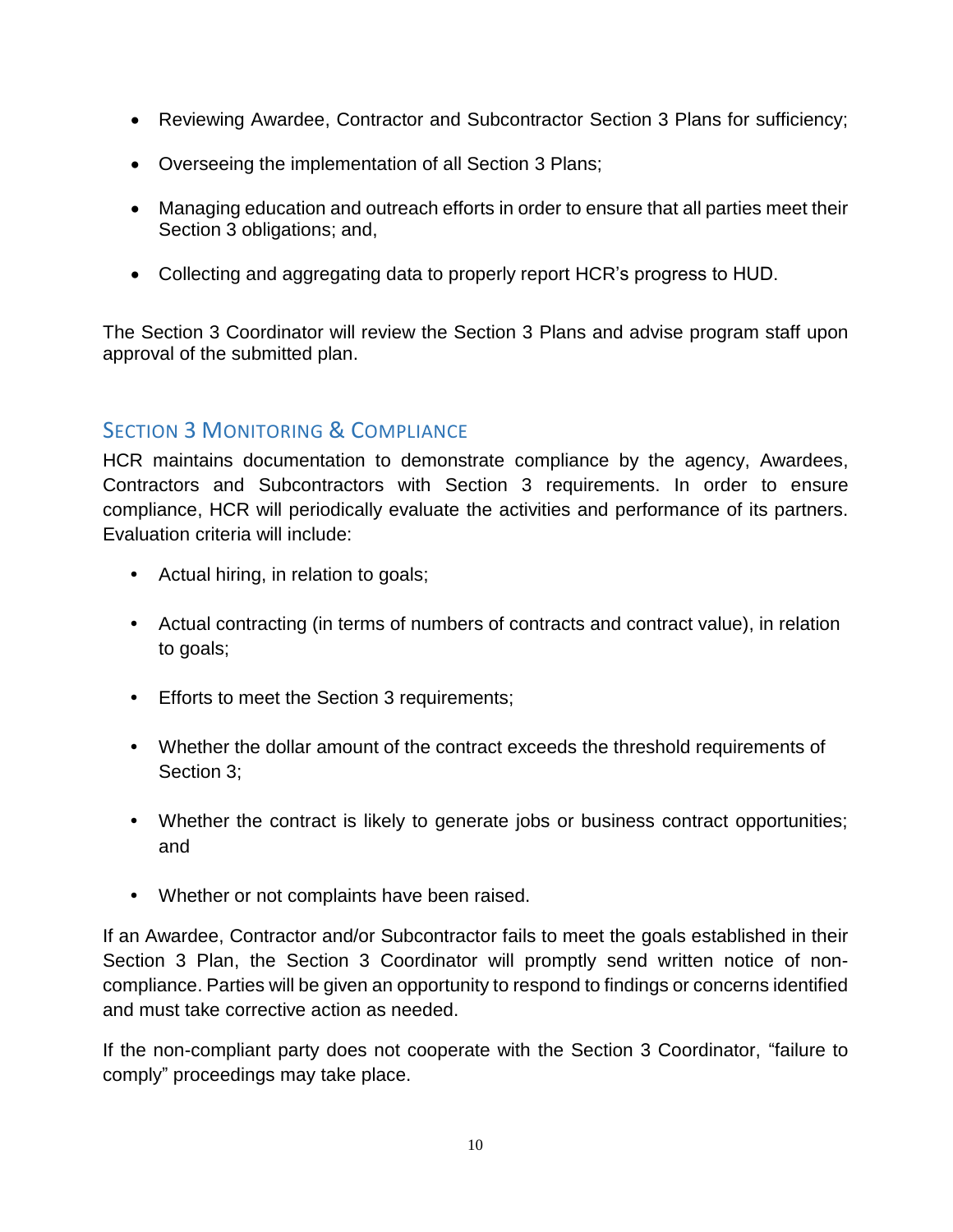# <span id="page-10-0"></span>AWARDEE, CONTRACTOR AND SUBCONTRACTOR SECTION 3 PROCEDURES

Awardees are responsible for their Contractors and Subcontractors' activities. <sup>9</sup> It is therefore critical that all stakeholders comply with the requirements of Section 3. When an LPA is unable to meet the required Section 3 goals they must document all good faith efforts to direct employment and other economic opportunities toward low- and very low-income persons and provide a narrative of the outcome.

#### <span id="page-10-1"></span>TRAINING AND EMPLOYMENT OPPORTUNITIES FOR SECTION 3 RESIDENTS

Awardees, Contractors and Subcontractors must make "greatest extent feasible" efforts to train and employ Section 3 residents. This includes, but is not limited to:

(1) Entering into "first source" hiring agreements with organizations representing Section 3 residents.

(2) Sponsoring a HUD-certified "Step-Up" employment and training program for Section 3 residents.

(3) Establishing training programs, that are consistent with the requirements of the New York State Department of Labor (DOL), for public and Indian housing residents and other Section 3 residents in the building trades.

(4) Advertising the training and employment positions by posting opportunities with the public employment system, such as DOLs New York State Job Bank and Jobs Express.

(5) Advertising the training and employment positions by distributing flyers (identifying the positions to be filled, the qualifications required, and where to obtain additional information about the application process) to every occupied dwelling unit in the housing development or developments where Category 1 or 2 Residents live.

(6) Advertising the training and employment positions by posting flyers (identifying the positions to be filled, the qualifications required, and where to obtain additional information about the application process) in the common areas or other prominent areas of the housing development or developments. For housing authorities (HA), post such advertising in the housing development or developments where Category 1 or 2 Residents live; for all other recipients, post such advertising in the housing

 $\overline{a}$ 

<sup>9</sup> 24 CFR § 135.32.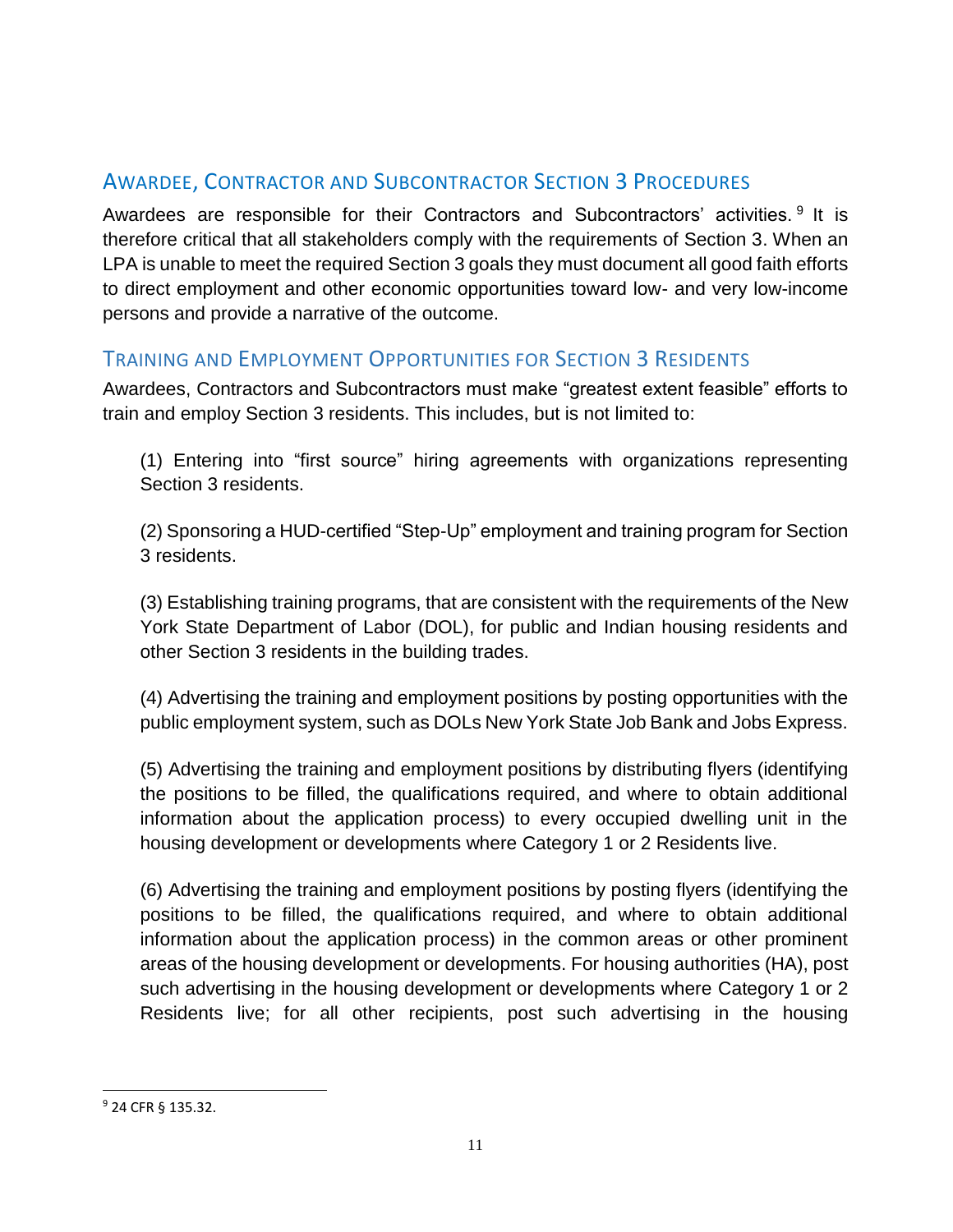development or developments and transitional housing in the neighborhood or service area of the Section 3 covered project.

(7) Contacting resident councils, resident management corporations, or other resident organizations, where they exist, in the housing development or developments where Category 1 or 2 Residents live, and community organizations in HUD-assisted neighborhoods, to request the assistance of these organizations in notifying residents of the training and employment positions to be filled.

(8) Sponsoring (scheduling, advertising, financing or providing in-kind services) a job informational meeting to be conducted by a HA or contractor representative or representatives at a location in the housing development or developments where Category 1 or 2 Residents live or in the neighborhood or service area of the Section 3 covered project.

(9) Arranging assistance in conducting job interviews and completing job applications for residents of the housing development or developments where Category 1 or 2 Residents live and in the neighborhood or service area in which a Section 3 project is located.

(10) Arranging for a location in the housing development or developments where category 1or 2 Residents live, or the neighborhood or service area of the project, where job applications may be delivered to and collected by a recipient or contractor representative(s).

(11) Conducting job interviews at the housing development or developments where low- and very-low income individuals reside, or at a location within the neighborhood or service area of the Section 3 covered project.

(12) Contacting agencies administering HUD Youthbuild programs, and requesting their assistance in recruiting HUD Youthbuild program participants for the HA's or contractor's training and employment positions.

(13) Consulting with State and local agencies administering training programs funded through JTPA or JOBS, probation and parole agencies, unemployment compensation programs, community organizations and other officials or organizations to assist with recruiting Section 3 residents for the HA's or contractor's training and employment positions.

(14) Advertising the jobs to be filled through the local media, such as community television networks, newspapers of general circulation, and radio advertising.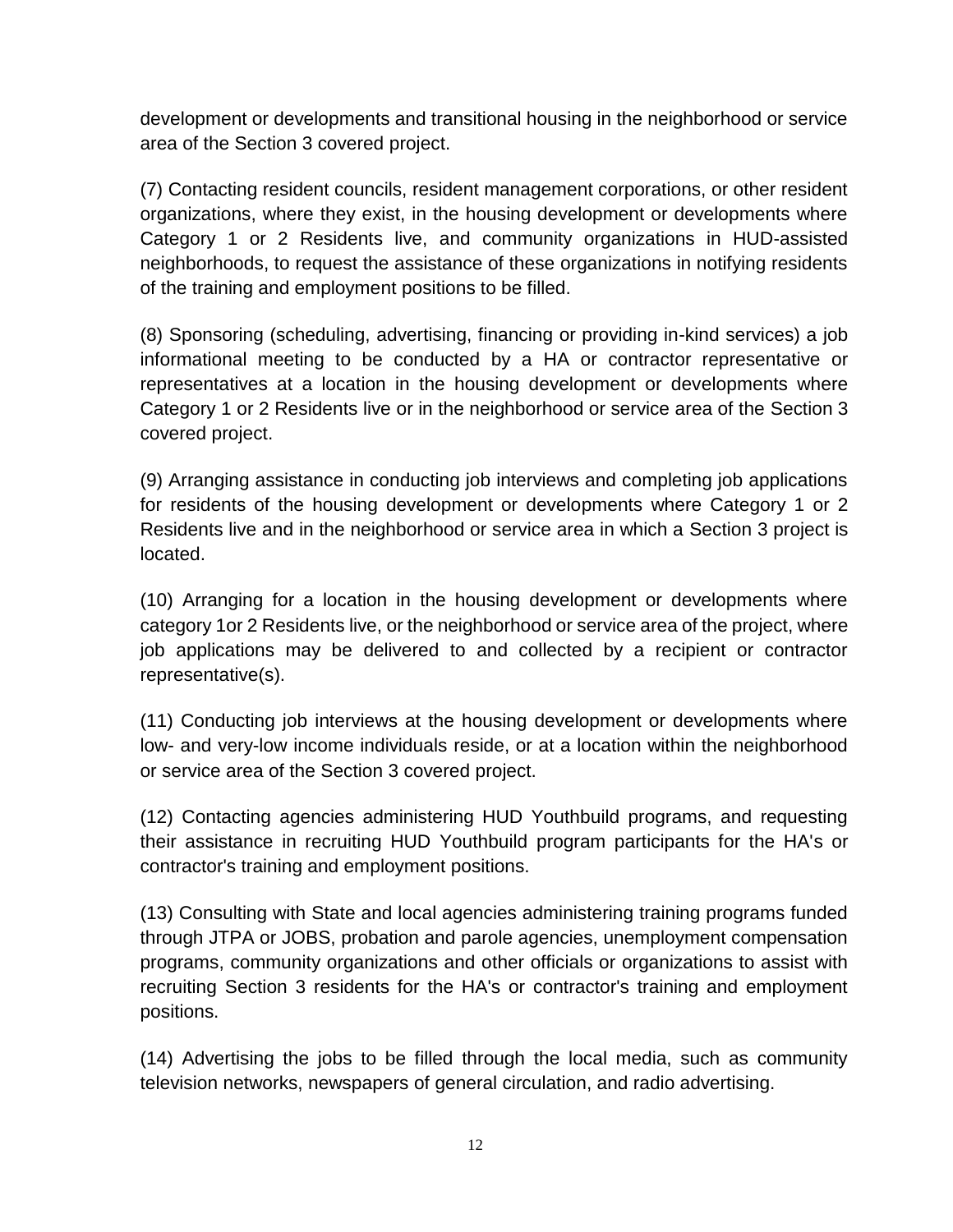(15) Employing a job coordinator, or contracting with a business concern that is licensed in the field of job placement, that will undertake, on behalf of the HA, other recipient or contractor, the efforts to match eligible and qualified Section 3 residents with the training and employment positions that the HA or contractor intends to fill.

(16) For a HA, employing Section 3 residents directly on either a permanent or a temporary basis to perform work generated by Section 3 assistance. (This type of employment is referred to as "force account labor" in HUD's Indian housing regulations. See 24 CFR 905.102, and §905.201(a)(6).)

(17) Where there are more qualified Section 3 residents than there are positions to be filled, maintaining a file of eligible qualified Section 3 residents for future employment positions.

(18) Partnering with local educational institutions who are conducting job counseling, education and related programs.

(19) Undertaking such continued job training efforts as may be necessary to ensure the continued employment of Section 3 residents previously hired for employment opportunities.

(20) After selection of bidders but prior to execution of contracts, incorporating into the contract a negotiated provision for a specific number of public housing or other Section 3 residents to be trained or employed on the Section 3 covered assistance.

(21) Coordinating plans and implementation of economic development (e.g., job training and preparation, business development assistance for residents) with the planning for housing and community development.

#### <span id="page-12-0"></span>**SECTION 3 OUTREACH BEST PRACTICES**

Awardees, Contractors and Subcontractors must, as stated throughout this Section 3 Policy and Procedure Manual, exert "greatest extent feasible" efforts to identify and provide opportunities to Section 3 Residents and Business Concerns.

Best practices to provide training and employment opportunities to Section 3 Residents include:

• Clearly indicate on all job applications and websites for job postings that the position is "A Section 3 eligible job opportunity."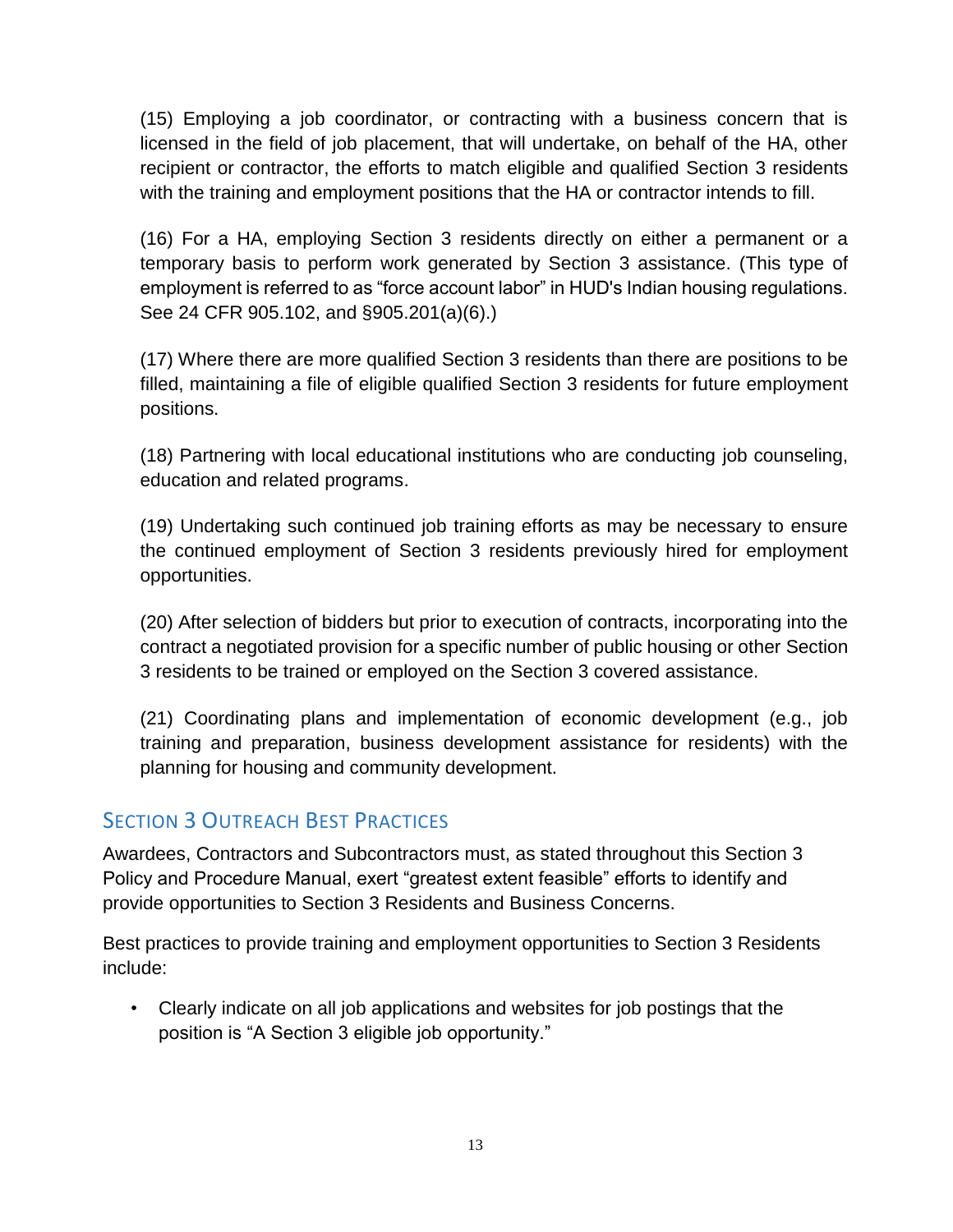- Request current list of Section 3 eligible applicants and certified Section 3 businesses from housing authorities and other HUD funded agencies.
- Advertise job and subcontracting opportunities in local, community papers and job boards in impacted areas and communities.
- Partner with the NYS Department of Labor's Division of Employment and Workforce Solutions ([http://labor.ny.gov/dews-index.shtm\) to](http://labor.ny.gov/dews-index.shtm) promote special advertisement of Section 3 job postings and opportunities.
- Contact local community organizations (e.g. faith-based organizations, community centers, organizations that serve adult special needs population, etc.) and provide them with job postings for Section 3 eligible applicants.
- Word-of-Mouth ask others to refer qualified applicants to your firm.
- Through the usage of social media including Facebook, Twitter, etc.

Best practices to recruit and award Section 3 Business Concerns include:

- Advertise contracting opportunities via newspaper, mailings, and/or post notices that provide general information about the work to be contracted and where to obtain additional information.
- Provide written notice of contracting opportunities to all known Section 3 Business Concerns. The written notice should be provided in sufficient time to enable Business Concerns the opportunity to respond to the bid invitation.
- Coordinate pre-bid meetings at which the Section 3 Business Concerns would be informed of upcoming contracting opportunities in advance.
- Conduct workshops on contracting procedures to include bonding, insurance, and other pertinent requirements, in a timely manner, in an effort to allow Section 3 Business Concerns the opportunity to take advantage of any upcoming contracting opportunities.
- Contact Minority and Women's Business Enterprise (M/WBE) contractor associations and community organizations to inform them of contracting opportunities and to request their assistance in identifying Section 3 Business Concerns.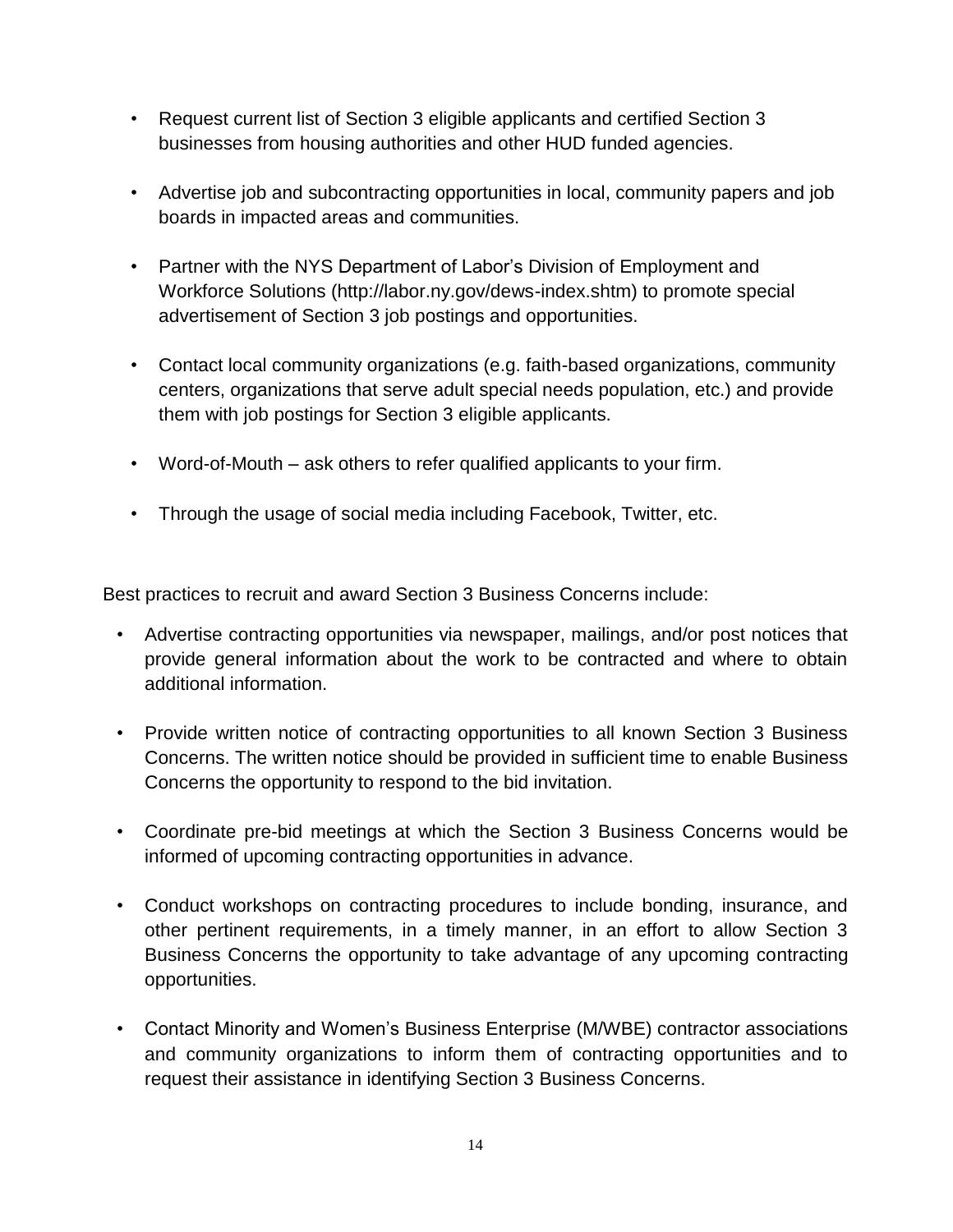- Establish relationships with the United States Small Business Administration (SBA), Community Development Corporations, and other sources as necessary to assist with educating and mentoring residents with a desire to start their own businesses.
- Seek out referral sources in order to ensure job readiness for public housing residents through on-the-job-training and mentoring so residents may obtain necessary skills that will transfer into the external labor market.
- Develop resources or seek out training to assist residents interested in starting their own Business Concerns to learn to prepare contracts, prepare taxes, and obtain licenses, bonding, and insurance.

#### <span id="page-14-0"></span>CONTRACTING WITH SECTION 3 BUSINESS CONCERNS

#### <span id="page-14-1"></span>PROCUREMENT

Numerous activities should be undertaken by Awardees, Contractors and Subcontractors to assist in directing opportunities towards Section 3 Business Concerns as a part of their selection and procurement process. It is the responsibility of Awardees, Contractors and Subcontractors to make active efforts to comply with Section 3.

These procurement responsibilities include, but are not limited to:

- The inclusion of Section 3 language in all RFPs, procurement documents, bid offerings and contracts;
- Notifying HCR's Section 3 Coordinator prior to the release of solicitations or procurements so that feedback can be provided with regards to Section 3 activities; and
- When feasible, the participation of HCR's Section 3 Coordinator or her/his designee at pre-bid meetings to explain and answer questions related to the Section 3 policy.

Each bidder/proposer must include a Section 3 Participation Plan which indicates its commitment to meet resident hiring and Business Concerns contracting requirements. It is the policy of HCR that it will not provide a funding commitment for any funding source that triggers Section 3 requirements until there is an approved Section 3 Participation Plan in place. For all applicable assistance, HCR will require the submission of a completed Section 3 Plan as a schedule to a funding agreement. Required Section 3 Plans will be reviewed and approved by FEHO Section 3 Coordinator or designee for completeness at the time of submission, prior to contract execution.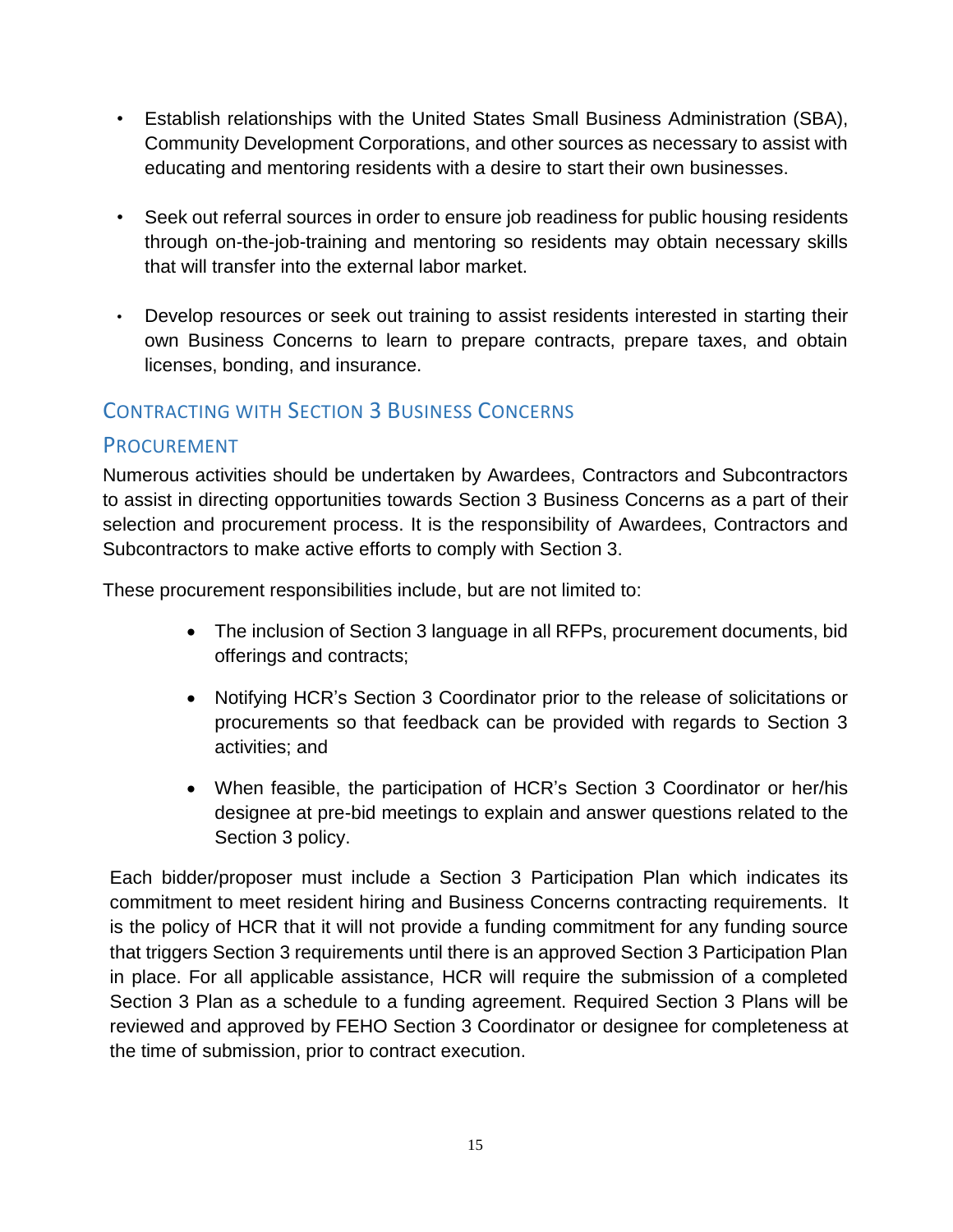# <span id="page-15-0"></span>CONTRACT EXECUTION

The "Section 3 Contract Clause" specifies the requirements for contractors hired for Section 3 covered projects. The Section 3 Contract Clause must be included in all Section 3 covered project contracts whether those of HCR, its Awardees, Contractors or Subcontractors.

Regardless of the method of procurement used, the solicitation of bids/proposals and the final contract documents must include notice of Section 3 obligations. The Awardee, Contractor and Subcontractor must develop and grant preferences to those contractors that provide economic opportunities to Section 3 Residents and Business Concerns.

# <span id="page-15-1"></span>THE SECTION 3 PARTICIPATION PLAN

Awardees, Contractors and Subcontractors must develop a Section 3 Participation Plan. The Participation Plan states how the awardee intends to comply with Section 3. The plan identifies the goals, objectives and actions that will be implemented. The Section 3 Plan also pinpoints a list of strategies to be adopted for compliance with employment, training and contracting goals' will also provide training to assist with the development and execution of Section 3 Plans.

Awardees, Contractors and Subcontractors may develop their own participation plan for FEHO approval or use the program template provided at: [http://www.nyshcr.org/AboutUs/Offices/FairHousing/Sec3/Section3\\_reference.htm.](http://www.nyshcr.org/AboutUs/Offices/FairHousing/Sec3/Section3_reference.htm)

# <span id="page-15-2"></span>AWAREDEES SECTION 3 COORDINATOR

Awardees, Contractors and Subcontractors must designate their own Section 3 Coordinator to serve as a point of contact for HCR. This individual is responsible for ensuring compliance with the requirements of Section 3 for their portion of the contract.

# <span id="page-15-3"></span>QUARTERLY REPORTING

All Awardees, Contractors and Subcontractors must submit to HCR a quarterly report capturing their efforts to comply with the provisions of Section 3.

These reports must be submitted to HCR in the format and timeframe provided. More specifically, the Awardee, Contractor or Subcontractor must track and report the following:

- 1. The efforts made to direct employment and other economic opportunities generated to Section 3 Residents and Business Concerns;
- 2. The total number of employees working on the project;
- 3. The total number of employees working on the project that meet Section 3 requirements;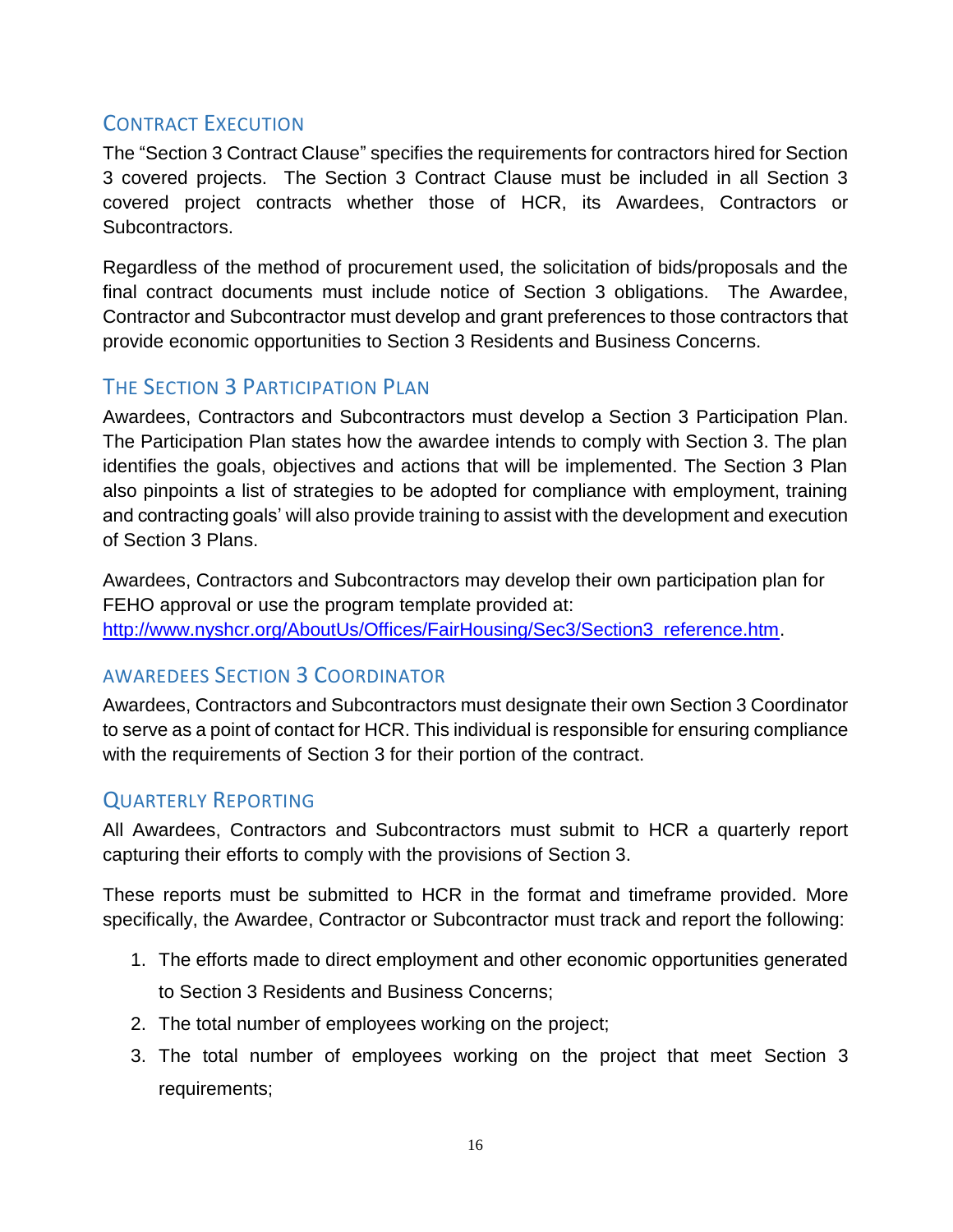- 4. The total number of new hires/trainees hired to work on the project;
- 5. The total number of new hires/trainees hired that meet Section 3 requirements listed by trade/profession;
- 6. The number of hours worked on the project by all employees; and,
- 7. The number of hours worked on by new hires/trainees.

Recipients that fail to meet the numerical goals above bear the burden of demonstrating why it was not possible. This includes describing the efforts that were taken, barriers encountered, and any other relevant information that will allow HCR to make a determination regarding compliance. It is important to note that there is no waiver for compliance, or a lack thereof, with Section 3 mandates.

In some cases, meeting the goals may not be possible. In such cases the reporting party must also submit a description of their efforts to comply with the Section 3 goals to demonstrate progress. In addition to outreach and training efforts, Awardees, Contractors, and Subcontractors may also consider providing documentation of programs undertaken which provide additional economic opportunities to Section 3 Business Concerns and Section 3 Residents.

HCRs Section 3 Coordinator can provide technical assistance to its Awardees, Contractors and Subcontractors in completing the quarterly report. It is important to document all efforts and activities related to Section 3 compliance and demonstrated efforts to achieve the hiring and contracting goals.

# <span id="page-16-0"></span>CONTRACT CLOSE-OUT

After the contract scope has been completed, the HCR Section 3 Coordinator will conduct an exit interview with all parties that have not met the goals as prescribed herein. During this meeting, the Awardee, Contractor or Subcontractor will discuss and provide documentation of efforts to meet the hiring and contracting goals.

As part of this process, the HCR Section 3 Coordinator will collect and record "proof" of proactive steps taken by the party to meet the Section 3 requirement goals. Such documentation is collected in order to determine whether the Awardee, Contractor or Subcontractor actually exerted "greatest extent feasible" efforts as required by law. If a determination is made that the efforts exerted were insufficient and/or the party acted in bad faith, such Awardee, Contractor or Subcontractor may be found to be in violation of the regulations in 24 CFR part 135. Such violations mat result in sanctions or other penalties, as applicable.